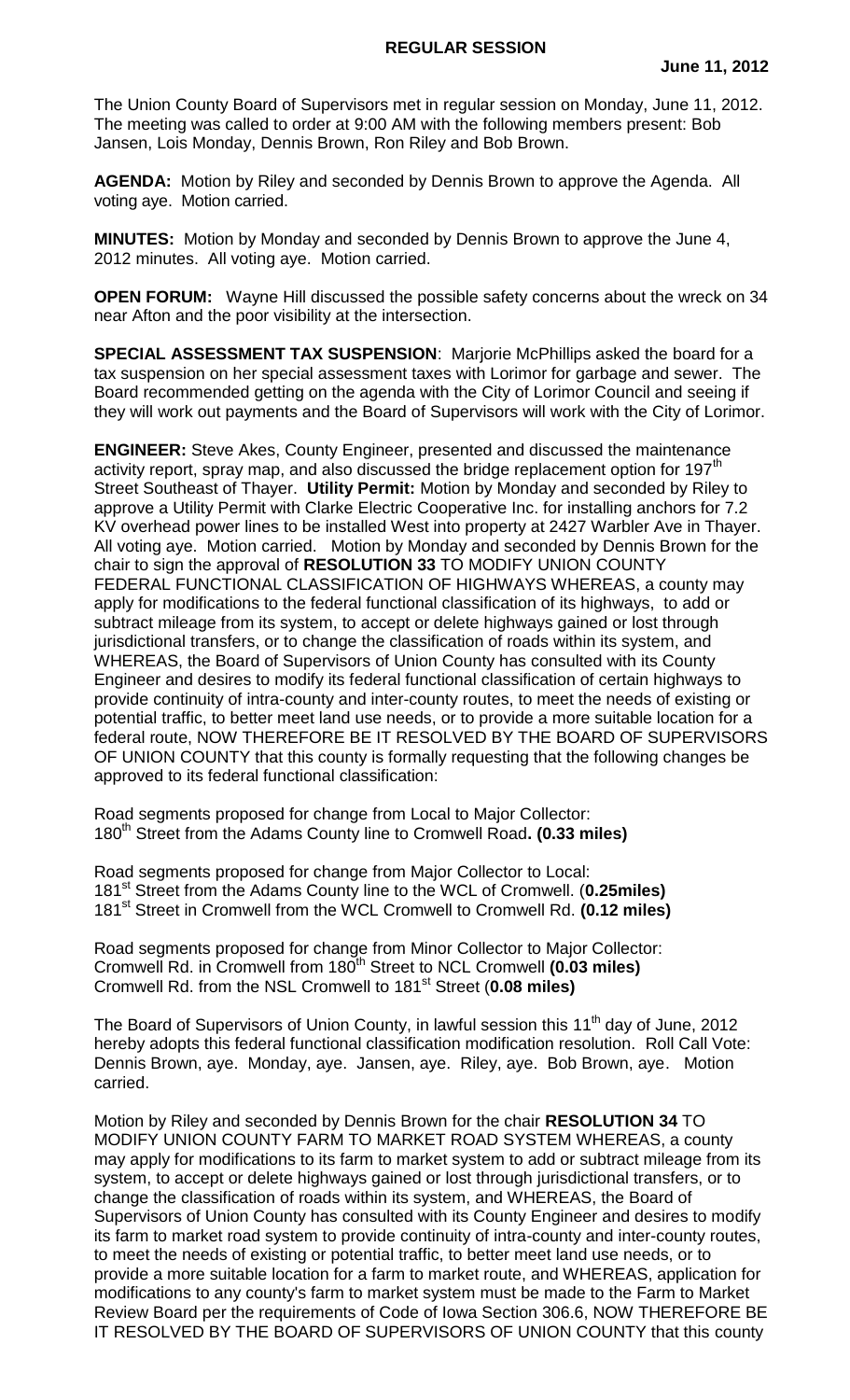is formally requesting that the Farm to Market Review Board approve the following modifications to its farm to market system:

Road segments proposed for addition to the farm to market system: 180<sup>th</sup> Street from the Adams County line to Cromwell Road.

Total Mileage added to the Farm to Market System: 0.33 miles Road segments within city corporate limits as farm to market extensions: Total Mileage added to Farm to Market Extension System: 0.0 miles

Road segments proposed for deletion from the farm to market system: 181<sup>st</sup> Street from the Adams County line to the west corporation line of Cromwell.

Total Mileage deleted from the Farm to Market System: 0.25 miles

Road segments proposed for deletion from the farm to market extension system: 181<sup>st</sup> Street from the WCL of Cromwell to Cromwell Rd. Total Mileage deleted from the Farm to Market Extension System: 0.12 miles

The Board of Supervisors of Union County, in lawful session this  $11<sup>th</sup>$  day of June, 2012 hereby adopts this farm to market modification resolution. Roll Call Vote: Dennis Brown, aye. Monday, aye. Jansen, aye. Riley, aye. Bob Brown, aye. Motion carried.

**OPEN BIDS FOR GUARDRAIL REPLACEMENT:** The chair opened bids from the following for the guardrail replacement project on Old Highway 34 west of Afton.

Lovewell Fencing, Davenport, IA - \$54,472.00 West Central Construction, Ida Grove, IA - \$68,821.00 Dave Gryp Construction, Victor, IA - \$60,997.20

Steve Akes, County Engineer, will look over the bids and the board will approve a bid next week.

**PUBLIC HEARING:** Motion by Monday and seconded by Riley to open the public Hearing at 10:12 AM on 2 New Hog Confinement feeding operations in Grant and Highland Township by Taylor Family Farms LLC. All voting aye. Motion carried. Approximately 51 people were in attendance for the public hearing. Mile Taylor, Tylor Family Farms, spoke to the group on his decision as to why he would like to build the confinements at these locations. Kenny Abel, Jim Garrett, Shanda Deranleau, Vernon Long, Darrin Long, Bob Reynoldson, William Deranleau, Jan Ekeler, Randy McIlravy, Dick Linderman, Bob Deranleau, Murray Shade, Dale Eklund, Debbie Linderman and Karon Finn expressed their concerns and disapproval of the proposed sites for the hog feeding operations. Public Hearing closed at 11:20 AM. Motion by Monday and seconded by Jansen to deny the construction Permit Application for confinement feeding operations from the Taylor Family Farm LLC on both Highland and Grant Sites. Roll Call Vote: Dennis Brown, aye. Monday, aye. Jansen, aye. Riley, aye. Bob Brown, aye. Motion carried.

**CONSERVATION:** Motion by Monday and seconded by Jansen to approve the purchase of a Polaris Ranger ATV for County Conservation as proposed by Doug Jones, County Conservation Manager. All voting aye. Motion carried.

**TROLLEY 28E AGREEMENT:** Motion by Jansen and seconded by Monday to approve **RESOLUTION 35** AGREEMENT UNDER IOWA CODE CHAPTER 28E CREATING THE SOUTHERN IOWA TROLLEY WHEREAS, Chapter 324A of the Code of Iowa requires that single regional transit system be designed by the counties in each of the regional planning areas designated by the Governor, and WHEREAS, the Area XIX Agency on Aging of which the Southern Iowa Trolley has been a part since 1980, will be dissolved by merger with other area agencies on aging effective by July 1, 2013 or sooner; NOW THEREFORE BE IT REMEMBERED that for the mutual promises, covenants and considerations herein contained, Adair, Adams, Clarke, Decatur, Ringgold, Taylor and Union Counties have entered into the following agreement under Iowa Code chapter 28E to create the Southern Iowa Trolley to wit:

- 1. The parties to this Agreement are Adair County, Adams County, Clarke County, Decatur County, Ringgold County, Taylor County and Union County.
- 2. Additional Counties may join as parties by adoption of a resolution by their Board of Supervisors agreeing to comply with the terms of this agreement, provided the Board of Supervisors of all other Counties which are at the time of application parties to this agreement approve such County or Counties as an additional party or parties.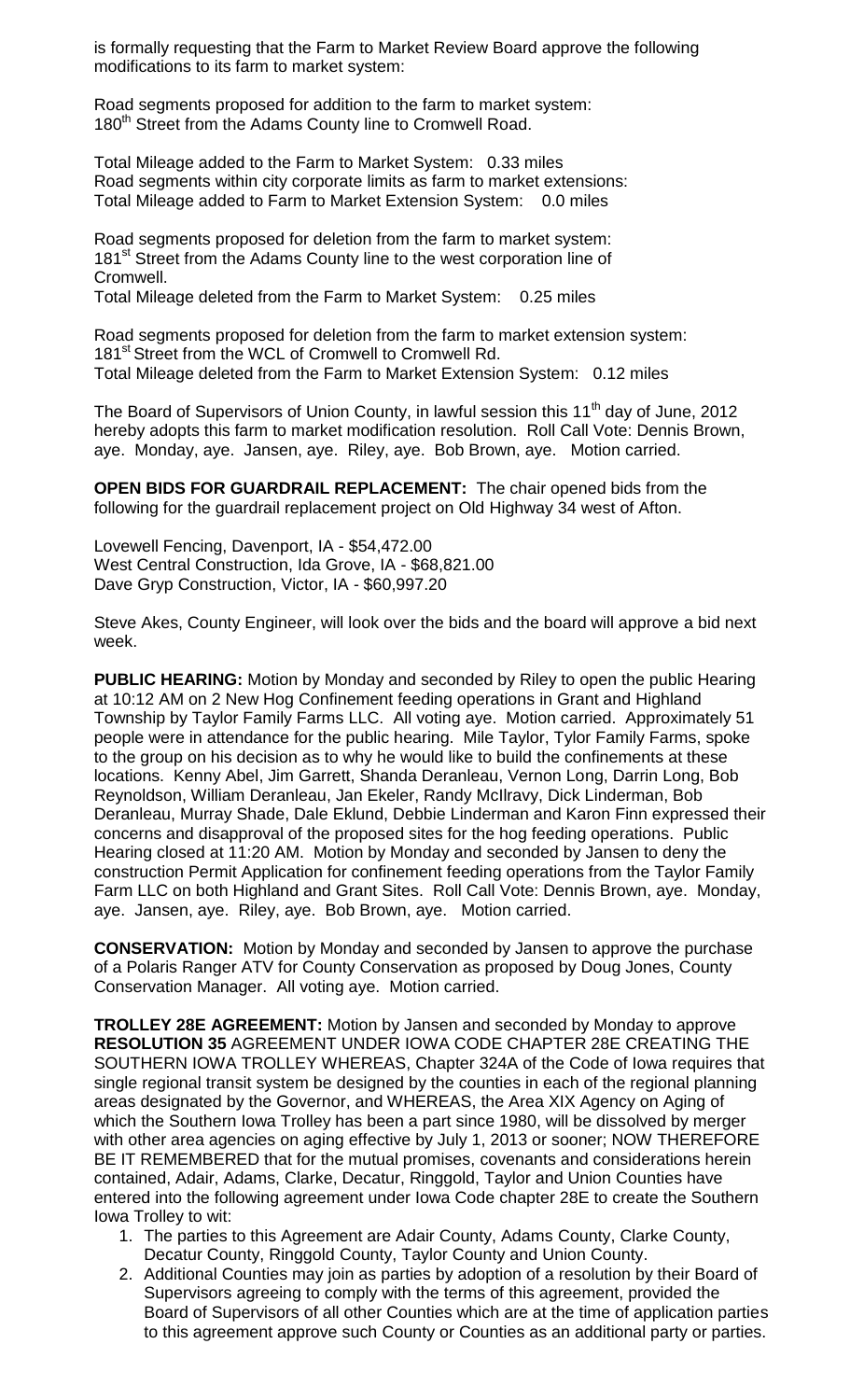- 3. The purpose of this Agreement is to provide efficient use of the transit operation powers of the parties by providing for the individual, joint, several and mutual use of transit services and facilities.
- 4. A County may withdraw from this Agreement at any time, unless such withdrawal is inconsistent with any outstanding financing obligations, by adoption of a resolution by its Board of Supervisors. In the event of withdrawal, the withdrawing County shall pay its share of any expenses of the Southern Iowa Trolley incurred prior to withdrawal.
- 5. The Southern Iowa Trolley is hereby created as a separate legal entity, governed by a Board of Trustees upon the terms and conditions as herein set forth.
- 6. The Southern Iowa Trolley shall have perpetual duration, subject to the terms and conditions of this Agreement.
- 7. The Southern Iowa Trolley is granted the powers of the Counties which are parties to this Agreement, under Iowa Code chapter 324A and the individual, joint and several home rule and statutory powers of the Counties which are parties hereto necessary to operate a public transportation system within, between and among said counties, including the power to employ a director and such other persons as may be necessary to maintain operations or carry out functions, acquire and hold in its own name real, personal, mixed, tangible and intangible property, including any necessary equipment, vehicles or supplies, and to dispose of such property; enter into contracts to make public improvements as provided by Iowa Code chapter 26 necessary to carry out the Agency's purposes and emergency repairs under Iowa Code section 384.103 (2); receive, accept and expend funds from the United States, State of Iowa, any local government, public or private entity or person; and expend or invest money as needed to carry out this Agreement provided, however, that all investments shall strictly comply with the provisions of Iowa Code sections 12B.10 and 12B.10A through 12B.10C and other applicable law.
- 8. The power of the Southern Iowa Trolley provided herein are vested in and shall be exercised by a Board of Trustees. The Board of Trustees shall be composed of one person appointed by the Board of Supervisors of each County which is a party to this Agreement. The Board of Trustees shall by majority vote adopt bylaws creating officers for the Southern Iowa Trolley and providing for the internal governance of the Board of Trustees and the Southern Iowa Trolley.
- 9. In addition to any other powers or authority the Southern Iowa Trolley is specifically empowered to receive any or all assets of the Area XIV Agency on Aging which are proper or useful for the purposes of the Southern Iowa Trolley which may be transferred to the Southern Iowa Trolley and to accept, take, make and convert any such assets of any nature into property and assets of the Southern Iowa Trolley.
- 10. This Agreement may be terminated by the unanimous agreement of the Parties. Upon termination the assets of the Southern Iowa Trolley will be distributed to Parties on a pro rate basis upon contribution.
- 11.The Southern Iowa Trolley may charge for its services. The Counties which are Parties to this Agreement shall contribute to the Southern Iowa Trolley an annual amount determined by the Board of Trustees allocated to each county upon a formula weighting the county population by census or 5-year estimate 80 % and the ridership of the previous complete fiscal year 20%.
- 12.The Southern Iowa Trolley shall not have any power to borrow money or incur debt except to the extent authorized by all the Counties which are Parties to this Agreement.
- 13.This is the entire Agreement of the Parties. It may not be changed or modified except by written amendment adopted as provided by law.
- 14.This Agreement supersedes any prior understanding or agreements with regard to the subject matter hereof.

Union County hereby agrees to and accepts the Agreement under Iowa Code Chapter 28E creating the Southern Iowa Trolley. Roll Call Vote: Dennis Brown, aye. Monday, aye. Jansen, aye. Riley, aye. Bob Brown, aye. Motion carried.

**CANVASS OF PRIMARY ELECTION:** Motion by Monday and seconded by Riley to approve the 2012 Primary Election Canvass. Roll Call Vote: Dennis Brown, aye. Monday, aye. Jansen, aye. Riley, aye. Bob Brown, aye. Motion carried.

**CLAIMS:** Motion by Riley and seconded by Jansen to approve claim 114753-114896.

| 0001 GENERAL BASIC FUND |          | WEIS                                  | 219.03   |
|-------------------------|----------|---------------------------------------|----------|
| A-1 WINDOW SERVICE      |          | 110.00 WEISSHAAR                      | 166.51   |
| ACCESS SYSTEMS LEASING  |          | 264.72 0002 GENERAL SUPPLEMENTAL TTL: | 6.212.11 |
| ACS GOVERNMENT          | 1.100.00 |                                       |          |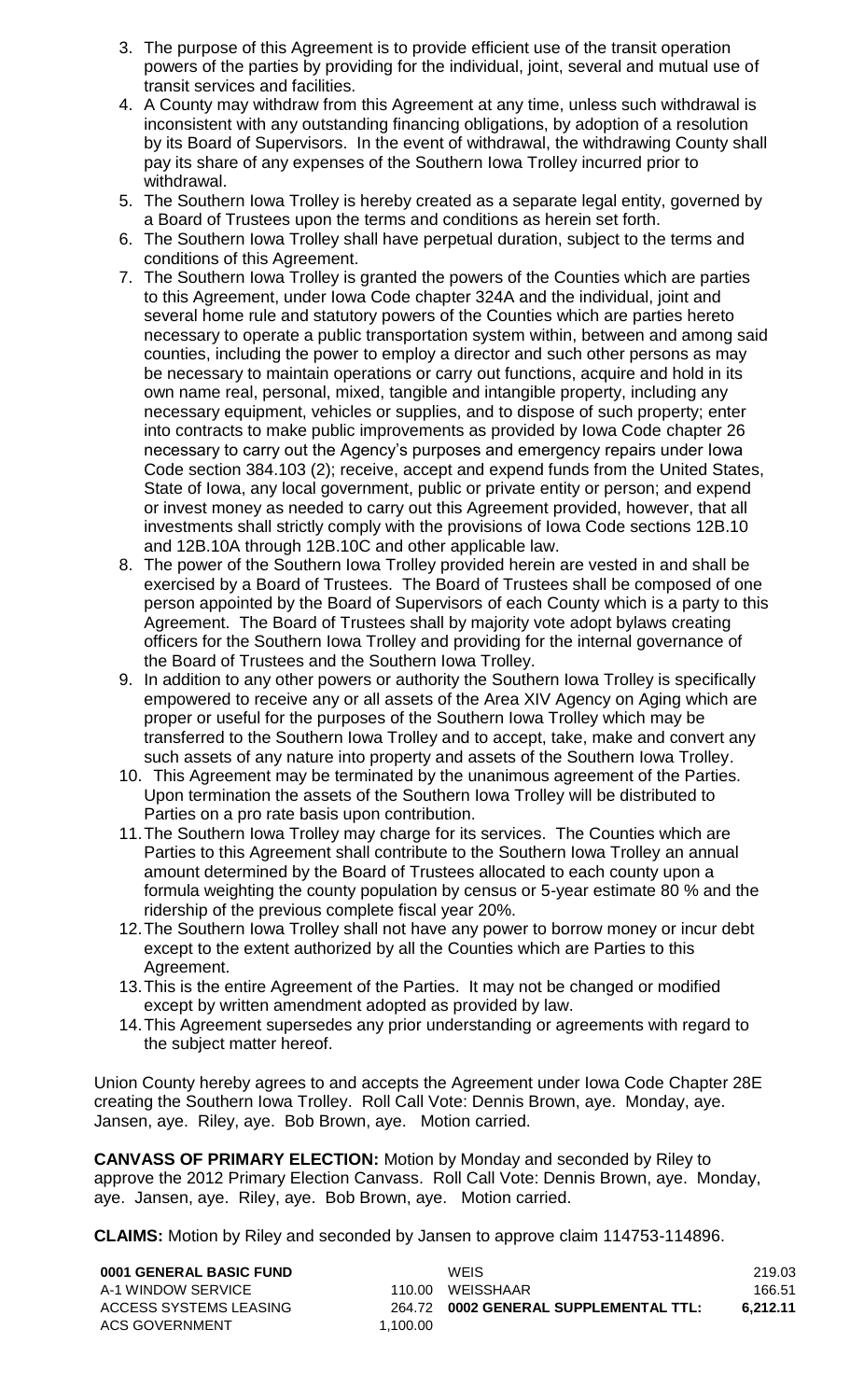| <b>AFTON STAR ENTERPRISE</b>          |           | 612.14 0010 MH-DD SERVICES FUND             |            |
|---------------------------------------|-----------|---------------------------------------------|------------|
| AKIN BUILDING CENTER                  |           | 2,543.90 ADAMS COUNTY AUDITOR               | 4,025.11   |
| <b>ALLIANT ENERGY</b>                 |           | 1,216.10 CROSSROADS MENTAL HLTH             | 15,785.34  |
| <b>ARAMARK</b>                        |           | 23.34 IOWA HEALTH PHYSICIANS                | 598.00     |
| <b>B M SALES</b>                      | 711.40    | NEW HORIZONS -                              | 1,182.50   |
| <b>BARKER IMPLEMENT</b>               | 95.06     | 0010 MH-DD SERVICES FUND TOTAL:             | 21,590.95  |
| <b>BODEN</b>                          | 12.21     |                                             |            |
| <b>BOYD APPLIANCE &amp; TV</b>        | 280.00    | 0011 RURAL SERVICES BASIC                   |            |
| <b>CARD SERVICES</b>                  |           | 2,770.45 AG SOURCE LABORATORIES             | 742.20     |
| CARLISLE AUTOMOTIVE REPAIR            |           | 61.90 BARKER IMPLEMENT                      | 1,690.75   |
| CLINICAL ASSOCIATES OF AMES           | 500.00    | <b>CRESTON FARM &amp; HOME SUPPLY INC</b>   | 10.66      |
| <b>CRESTON FARM &amp; HOME SUPPLY</b> | 14.65     | <b>GREATER REGIONAL</b>                     | 7,870.35   |
| <b>CRESTON MUNICIPAL UTILITIES</b>    | 272.90    | <b>HUSBAND</b>                              | 63.83      |
| <b>CRESTON MUNICIPAL UTILITIES</b>    | 36.18     | <b>IDNR</b>                                 | 300.00     |
| <b>CRESTON PUBLISHING CO</b>          | 1,015.01  | IOWA PRISON INDUSTRIES                      | 17.50      |
| <b>CRESTON TRUE VALUE</b>             | 89.96     | TYLER, PHIL & JUDY                          | 70.00      |
| <b>CULLIGAN</b>                       | 23.00     | 0011 RURAL SERVICES BASIC TOTAL:            | 10,765.29  |
| <b>D&amp;T MOWING</b>                 | 2,580.00  |                                             |            |
| <b>ECHO GROUP INC</b>                 | 150.49    | 0020 SECONDARY ROAD FUND                    |            |
| <b>FAREWAY STORES</b>                 |           | 54.73 ADVANCED DRAINAGE SYSTEMS (ADS        | 3,485.88   |
| FARMERS COOPERATIVE COMPANY           | 1,498.51  | AFTON STAR ENTERPRISE                       | 17.54      |
| <b>FARMERS ELECTRIC COOP</b>          |           | 4,254.47 AGRILAND FS INC                    | 31,444.49  |
| <b>GE CONSUMER FINANCE</b>            |           | 237.44 AKIN BUILDING CENTER                 | 40.00      |
| <b>GREEN VALLEY PEST CONTROL</b>      |           | 122.20 ALLIANT ENERGY                       | 60.59      |
| <b>GREENLAWN CEMETERY</b>             |           | 263.00 ARAMARK                              | 290.35     |
| HOYT DO                               |           | 466.65 BAUER BUILT TIRE                     | 2,224.48   |
| <b>HYDRO KLEAN INC</b>                |           | 1,252.00 CALHOUN-BURNS & ASSOC INC          | 2,501.66   |
| <b>IOWA PRISON INDUSTRIES</b>         | 564.30    | <b>CARQUEST OF CRESTON</b>                  | 203.40     |
| <b>KELLY'S FLOWERS, GIFTS &amp;</b>   | 98.93     | <b>CRESTON FARM &amp; HOME SUPPLY INC</b>   | 431.49     |
| LES NELSON INVESTMENTS                | 586.37    | <b>CRESTON PUBLISHING CO</b>                | 12.99      |
| LESLIE'S DANCE EMPORIUM               | 66.75     | <b>CRESTON TRUE VALUE</b>                   | 44.97      |
| <b>MASTER CARD/ISSB</b>               |           | 55.15 FRANKS SERVICE                        | 1,369.00   |
| MASTERCARD/ISSB (IA ST SAV BAN        | 470.31    | FREIGHTLINER OF DES MOINES INC              | 245.43     |
| MASTERCARD/ISSB (IA ST SAV BAN        |           | 15.65 GRAINGER INC                          | 396.50     |
| MATT PARROTT AND SONS                 |           | 518.23 INNOVATIVE INDUSTRIES                | 245.00     |
| <b>MEDICAP PHARMACY</b>               |           | 13.95 IOWA DEPT OF NATURAL RESOURCES        | 175.00     |
| <b>O'DANIELS</b>                      | 13.88     | <b>IOWA PRISON INDUSTRIES</b>               | 962.40     |
| OFFICE DEPOT-CATALOG ORDERS           | 10.36     | <b>MC KENNA TRUCK CENTER</b>                | 51.75      |
| OFFICE MACHINES COMPANY INC           | 39.00     | MIDWEST WHEEL COMPANIES                     | 832.53     |
| <b>PETZNICKS</b>                      | 74.75     | <b>NAPA</b>                                 | 6,654.58   |
| POKORNY BP & AUTOMOTIVE SERV          |           | 120.00 OFFICE MACHINES COMPANY INC          | 67.99      |
| POLK COUNTY TREASURER                 |           | 150.00 O'HALLORAN INTERNATIONAL INC         | 2,535.93   |
| POWERS FUNERAL HOMES                  |           | 720.00 QUALITY GLASS                        | 303.17     |
| SERVICE TECHS INC                     | 305.95    | <b>WASTE MGMT OF CRESTON</b>                | 65.83      |
| SOUTHERN IA RURAL WATER ASSOC         | 548.20    | ZEE MEDICAL INC                             | 75.50      |
| <b>STAPLES ADVANTAGE</b>              | 249.99    | <b>ZIEGLER INC</b>                          | 492.60     |
| STATE MEDICAL EXAMINER                | 3,241.10  | 0020 SECONDARY ROAD FUND TOTL:              | 55,231.05  |
| <b>STEEN FUNERAL HOME</b>             | 750.00    |                                             |            |
| <b>SUPREME CLEANERS</b>               | 59.50     | <b>1520 COUNTY CAPITAL BOND</b>             |            |
| UNION CO EMS ASSOCIATION              |           | 1,000.00 MID-IOWA ENVIRONMENTAL             | 1,300.00   |
| UNION COUNTY ENGINEER                 | 884.72    | <b>1520 COUNTY CAPITAL BOND:</b>            | 1,300.00   |
| <b>US POST OFFICE</b>                 | 550.00    |                                             |            |
| <b>WASTE MGMT OF CRESTON</b>          | 743.94    | <b>1540 CAPITAL ROADS &amp; BRIDGES</b>     |            |
| <b>WINDSTREAM</b>                     | 2,136.19  | SCHILDBERG CONSTRUCTION INC                 | 138,524.49 |
| 0001 GENERAL BASIC FUND TOTAL:        | 36,619.63 | <b>1540 CAPITAL ROADS &amp; BRIDGS TTL:</b> | 138,524.49 |
|                                       |           | <b>4004 LAW ENFORCEMENT CENTER</b>          |            |
| 0002 GENERAL SUPPLEMENTAL             |           | <b>ALLIANT ENERGY</b>                       | 1,951.20   |
| <b>ADAMS</b>                          |           | 261.88 ARAMARK                              | 31.16      |
| <b>AFTON STAR ENTERPRISE</b>          |           | 336.00 B M SALES                            | 207.50     |
| <b>BODEN</b>                          | 73.47     | <b>BOYD APPLIANCE &amp; TV</b>              | 634.00     |
| <b>BOWERS</b>                         | 132.63    | <b>COUNSEL OFFICE &amp; DOCUMENT</b>        | 14.67      |
| <b>BRYANT</b>                         | 11.25     | DATAMAXX APPLIED TECH INC                   | 148.40     |
| <b>BURKHALTER</b>                     | 127.50    | FIRST COMMUNICATIONS LLC                    | 173.28     |
| <b>CARTER</b>                         |           | 153.00 GREEN VALLEY PEST CONTROL            | 35.00      |
| <b>CHAPMAN</b>                        |           | 161.50 HOTSY CLEANING SYSTEMS INC           | 61.20      |
| <b>CIHAK</b>                          |           | 180.00 IA LAW ENFORCEMENT ACAD              | 500.00     |
| <b>CONNER</b>                         |           | 127.50 LESTER                               | 87.14      |
| <b>CRESTON PUBLISHING CO</b>          | 183.10    | <b>MAINSTAY SYSTEMS INC</b>                 | 4,725.00   |
| <b>DAVENPORT</b>                      |           | 121.88 MASTERCARD/ISSB IA ST SAV BK         | 640.42     |
| <b>DAVENPORT</b>                      | 180.63    | MEYER LABORATORY INC                        | 54.00      |
| <b>DENTON</b>                         |           | 127.50 OFFICE DEPOT-CATALOG ORDERS          | 150.36     |
| <b>DILLINGER</b>                      |           | 153.00 PAUL'S ELECTRIC SERVICE              | 700.00     |
| <b>EIGHME</b>                         |           | 213.86 PETZNICKS                            | 197.75     |
| <b>EYBERG</b>                         |           | 222.36 WASTE MGMT OF CRESTON                | 121.06     |